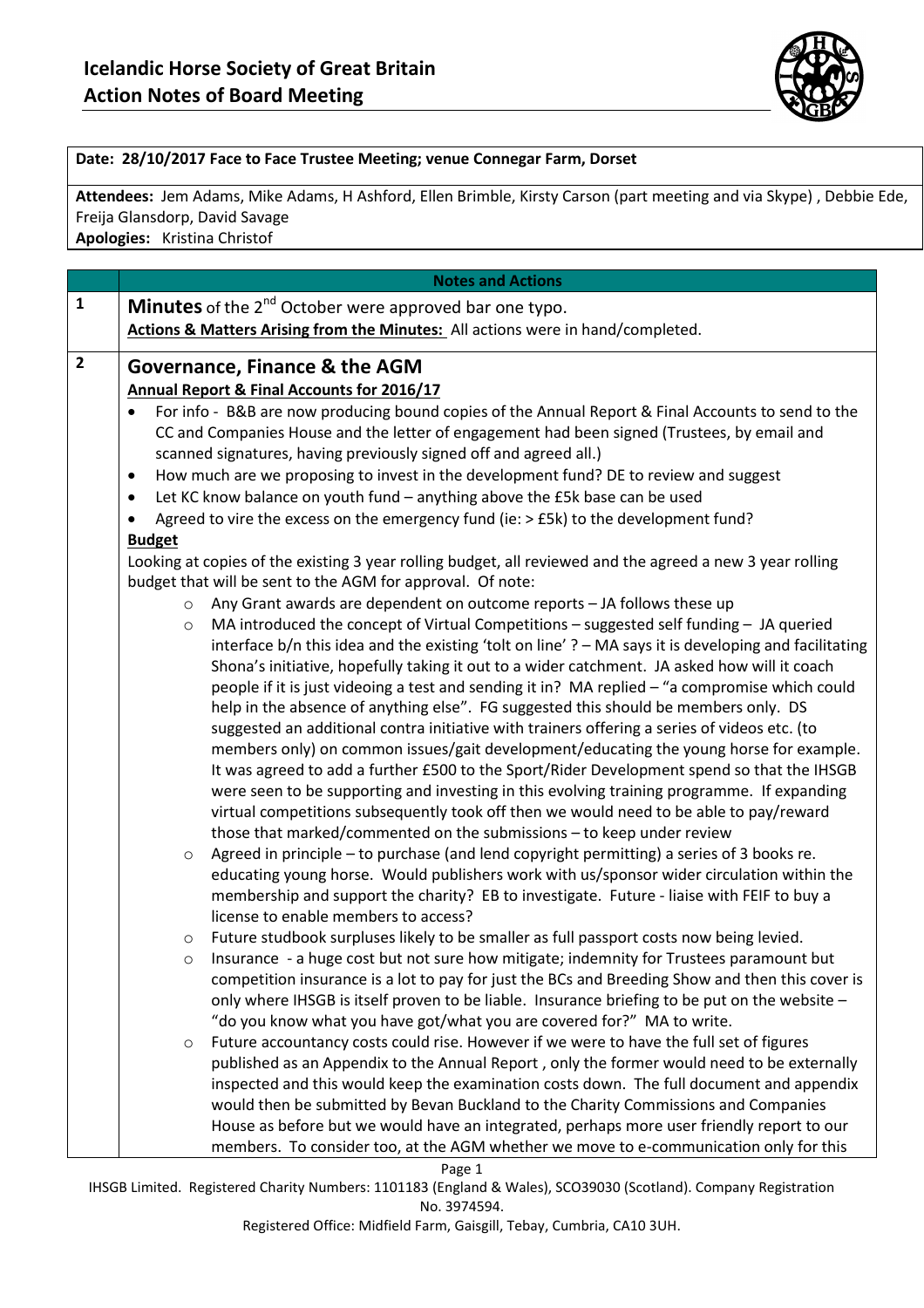

|   | mailing. DE to liaise with B&B to take forward.                                                                 |
|---|-----------------------------------------------------------------------------------------------------------------|
|   | Need to formalise access to advertising and the invoicing there-of: JA and DE. All agreed JA's<br>$\circ$       |
|   | paper on advertising rates which will now be published.                                                         |
|   | DE to finalise this 3 year budget and circulate for Trustee approval.<br>$\circ$                                |
|   | <b>AGM Trustees</b>                                                                                             |
|   | from last year"The role of Leisure Trustee has remained vacant in recent years and the Trustees<br>$\bullet$    |
|   | agreed to refine/re-brand as the 'movers and shakers/engagement' leader. This portfolio needs                   |
|   | defining/fleshing out and a name agreed!" c/f to 'the future' discussions below                                 |
|   | Nominations received already for Comms. Trustee and Studbook Registrars (one for each)<br>$\bullet$             |
|   | <b>AGM Organisation</b>                                                                                         |
|   | The AGM afternoon to include: summary verbal reports from each Trustee to personalise the year's<br>$\bullet$   |
|   | highlights, to include power point presentations if required. DE to keep Trustees updated with                  |
|   | attendee list. DS has confirmed with IP that WiFi is available but HA to bring 'pay as you go' Dongle           |
|   | just in case.                                                                                                   |
|   | All to meet at 12 noon at the Hall re set up - DS to ascertain when hall is available<br>$\bullet$              |
|   | IM&T – are we going 'live/live stream'? JA to look into but with an on demand one way/watch only<br>٠           |
|   | service rather than highly publicised with the accompanying 'danger' that the meeting gets hijacked             |
|   | by a 'media storm'. Ultimately we want to encourage e members to ATTEND the meeting or, at least,               |
|   | appoint a proxy. It is the ability to have F2F discussions at the meeting that brings the benefits. DS to       |
|   | supply projector and lap top - all presentations to be brought on USB. DS to check with lan Pugh re             |
|   | availability of screen.                                                                                         |
|   | Bazaar to run over tea/coffee break and after - and not during the meeting to avoid distractions<br>$\bullet$   |
|   | Commendations - need to determine 'when' in the agenda and what certification is issued plus this<br>$\bullet$  |
|   | meeting agreed to commission IHSGB glasses for the recipients. FG to research getting 3 glasses                 |
|   | engraved c. £20/head, JA to do certificates and to bring the volunteer awards into her report and               |
|   | portfolio.                                                                                                      |
|   | Discussion about the need to ensure management team etc. are all members of the IHSGB re data<br>$\bullet$      |
|   | protection etc.                                                                                                 |
|   | Questions from the floor to follow each section. Each section to be tightly managed/time limited -<br>$\bullet$ |
|   | breakout sessions can follow the meeting.                                                                       |
|   | Dave to introduce the Open Forum/Future Proofing discussions using a new member's 5 year journey<br>$\bullet$   |
|   | to buying an Icelandic Horse as a lead inall to then contribute. See Future below.                              |
|   |                                                                                                                 |
|   | Have we done everything on the 2016 AGM minutes? Yes, nothing o/s but all to check and be able to               |
|   | report if necessary.                                                                                            |
|   | For the future: each magazine and comms email to include a rolling IHSGB news focus - highlighting<br>$\bullet$ |
|   | what is happening within the Society/opportunities/must do's etc. JA                                            |
|   | DE to liaise with IP/FP to sort Teas & Coffees for the AGM<br>٠                                                 |
|   | Who is staying after the AGM/Fi's event etc?<br>٠                                                               |
| 3 | Youth                                                                                                           |
|   | KC, having tendered her apologies for this meeting, submitted a comprehensive discussion document that          |
|   | highlighted the issues facing Youth is this country and concluded that there needs to be a strong focus         |
|   | from the main society on direction, access, education and availability to enable Youth to piggy back and        |
|   | flourish on this.                                                                                               |
|   |                                                                                                                 |
|   | From this further discussions on youth are subsumed in the 'Future' agenda below. KC - genuine concerns         |
|   | about being able to field competitors for the WC - YR squad to c/f into next year but maybe some camps          |
|   | across the country with a focus on the lower end of the age group.                                              |
|   | Page 2                                                                                                          |

IHSGB Limited. Registered Charity Numbers: 1101183 (England & Wales), SCO39030 (Scotland). Company Registration No. 3974594.

Registered Office: Midfield Farm, Gaisgill, Tebay, Cumbria, CA10 3UH.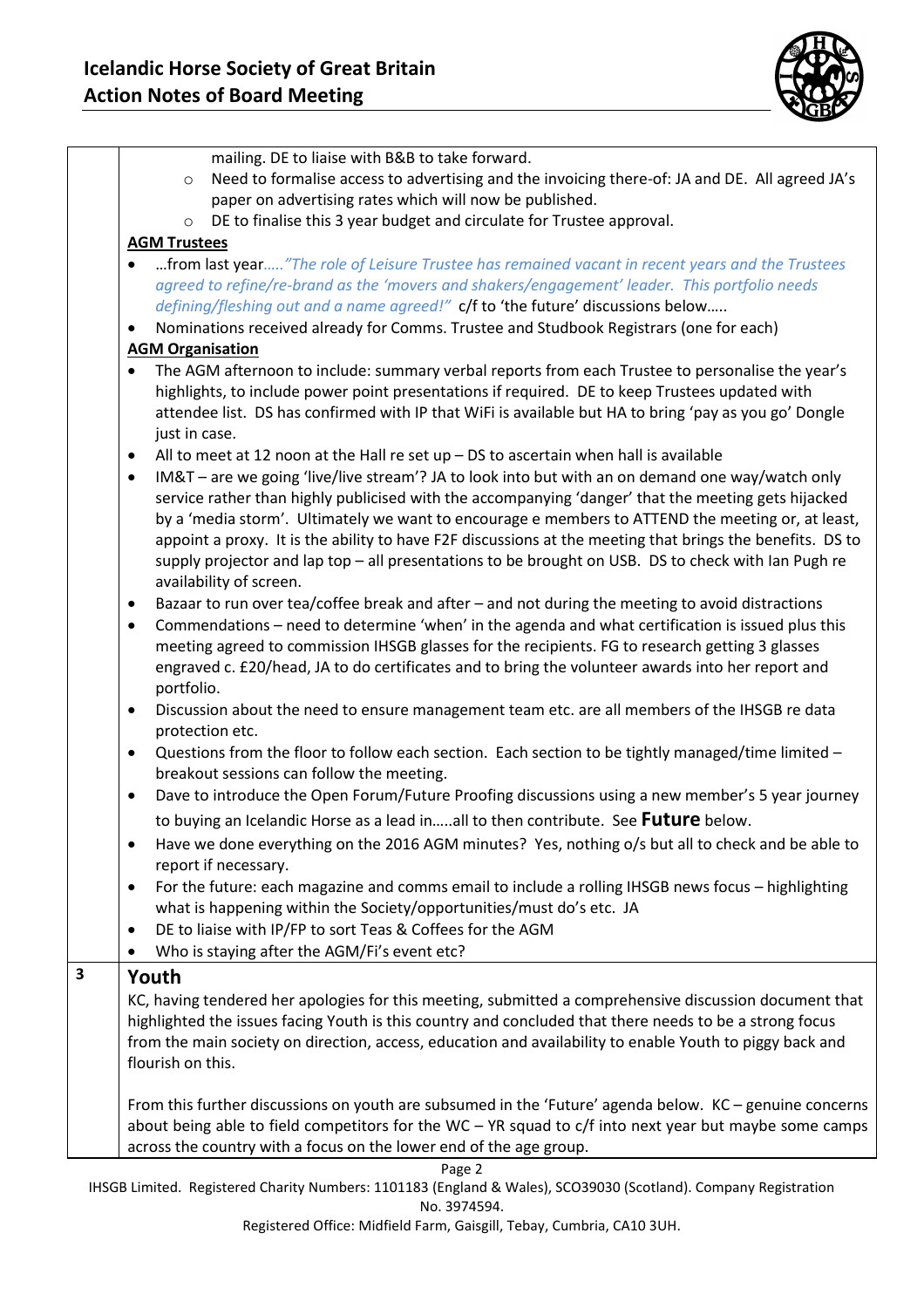

|                         | Question $(Q)$ is there any potential for a high profile competition/sponsorship for a YR new to the Icelandic<br>Horse? Or even an adult rider? Answer (A) : No - unfortunately the lack of access to Icelandic horses and<br>the lack of any high profile YR icons probably prevent this at presentalso the support network from<br>parents etc. paramount. (Q) How could this be secured?                                                                                                                                                                                                                                                                                                                                                                                                                                                                            |
|-------------------------|-------------------------------------------------------------------------------------------------------------------------------------------------------------------------------------------------------------------------------------------------------------------------------------------------------------------------------------------------------------------------------------------------------------------------------------------------------------------------------------------------------------------------------------------------------------------------------------------------------------------------------------------------------------------------------------------------------------------------------------------------------------------------------------------------------------------------------------------------------------------------|
|                         | No peer element of YRs in this country to attract new youngsters into the sport or for existing YRs to know<br>that there is a future for them within Britain.                                                                                                                                                                                                                                                                                                                                                                                                                                                                                                                                                                                                                                                                                                          |
|                         | No opportunity to pay your money and ride an Icelandic horse in Britain. Insurance prohibitive and there<br>is no access to trainers. (Q.) Should sponsoring a couple of riding school places be part of our vision? (Q.)<br>Are there opportunities to work with an existing or evolving business to do this?<br>Language key w.r.t. to licences and insurances re. riding school/access to instruction $-$ (Q.) could we pump<br>prime a piece of work to scope out what legally is required - what are the blockers to offering riding<br>school opportunities with Icelandic horses? (Q.) Could we fund an existing rider to AI status/can we<br>pursue Kristina's piece of work as to what non BHS qualifications can map to /part fulfil BHS qualifications.<br>MA to progress - what is the insurance qualification required and w.r.t. taking money for it too. |
| $\overline{\mathbf{4}}$ | <b>Breeding Team Selection Rules</b>                                                                                                                                                                                                                                                                                                                                                                                                                                                                                                                                                                                                                                                                                                                                                                                                                                    |
|                         | EB tabled a proposal setting out suggested Breeding Rules. These do not replace/supercede any existing<br>rules - a new initiative that clarifies the position of the IHSGB to be used as and when required in future.<br>Are these rules or guidelines?                                                                                                                                                                                                                                                                                                                                                                                                                                                                                                                                                                                                                |
|                         | Agreed that there needs to be a sanction/caveat that the Breeding Group make the final recommendation<br>to the Board and any decisions can subsequently be appealed to the Board. Any breeding horse for<br>consideration must also be presented at the BC's. Given that the ability of Britain sending horses forward<br>to the WCs has not, to date, been a frequent occurrence then these rules/guidelines will be kept under<br>review as, hopefully, the number being presented for consideration grows.<br>EB to re-draft and write resolution(s) for the AGM                                                                                                                                                                                                                                                                                                    |
| 5                       | <b>Studbook Rules</b>                                                                                                                                                                                                                                                                                                                                                                                                                                                                                                                                                                                                                                                                                                                                                                                                                                                   |
|                         | FG tabled some proposals to amend the studbook rules which were discussed. One to allow the rules to<br>catch up with current custom and practice in that all stallions used in the UK for breeding should be vet<br>checked (to include vert certs from abroad or those fully assessed with corresponding vet checks in a<br>breeding assessment.). All agreed this phase 1 revision. Phase 2 will be to increase scope to include<br>imported A.I. (although other countries tend to have stricter 'rules' than us anyway) - the rules are a<br>moving feast as things change.                                                                                                                                                                                                                                                                                        |
|                         | Also a discussion took place about whether horses in the lower stud book section should be allowed to<br>compete - as a sports horse - representing the UK. All agreed such horses should not represent the UK in<br>breeding shows but given that Sport is showcasing British training and riding then maybe there should not<br>be any such penalty - the impetus to ensure the DNA audit trail is in place is through the escalating<br>studbook fees.<br>FG to re-draft and write resolution(s) for the AGM                                                                                                                                                                                                                                                                                                                                                         |
| 6                       |                                                                                                                                                                                                                                                                                                                                                                                                                                                                                                                                                                                                                                                                                                                                                                                                                                                                         |
|                         | The Icelandic horse as weight carriers<br>EB to undertake a quick literature review and all to help compile a position statement to make available to<br>members in case of challenge and for information for presentation at the AGM.<br>Is there a Icelandic specific weigh tape - ie: calibrated to take effect of their higher bone density<br>etccould we derive one from a mass weigh in and measure? DS to investigate access to horse weigh<br>scales/bridge.                                                                                                                                                                                                                                                                                                                                                                                                   |
|                         | JA has sent a message to Sandy Carson (attending Holar University) and acceptable weight on horses; he                                                                                                                                                                                                                                                                                                                                                                                                                                                                                                                                                                                                                                                                                                                                                                  |
|                         | Page 3                                                                                                                                                                                                                                                                                                                                                                                                                                                                                                                                                                                                                                                                                                                                                                                                                                                                  |

IHSGB Limited. Registered Charity Numbers: 1101183 (England & Wales), SCO39030 (Scotland). Company Registration No. 3974594.

Registered Office: Midfield Farm, Gaisgill, Tebay, Cumbria, CA10 3UH.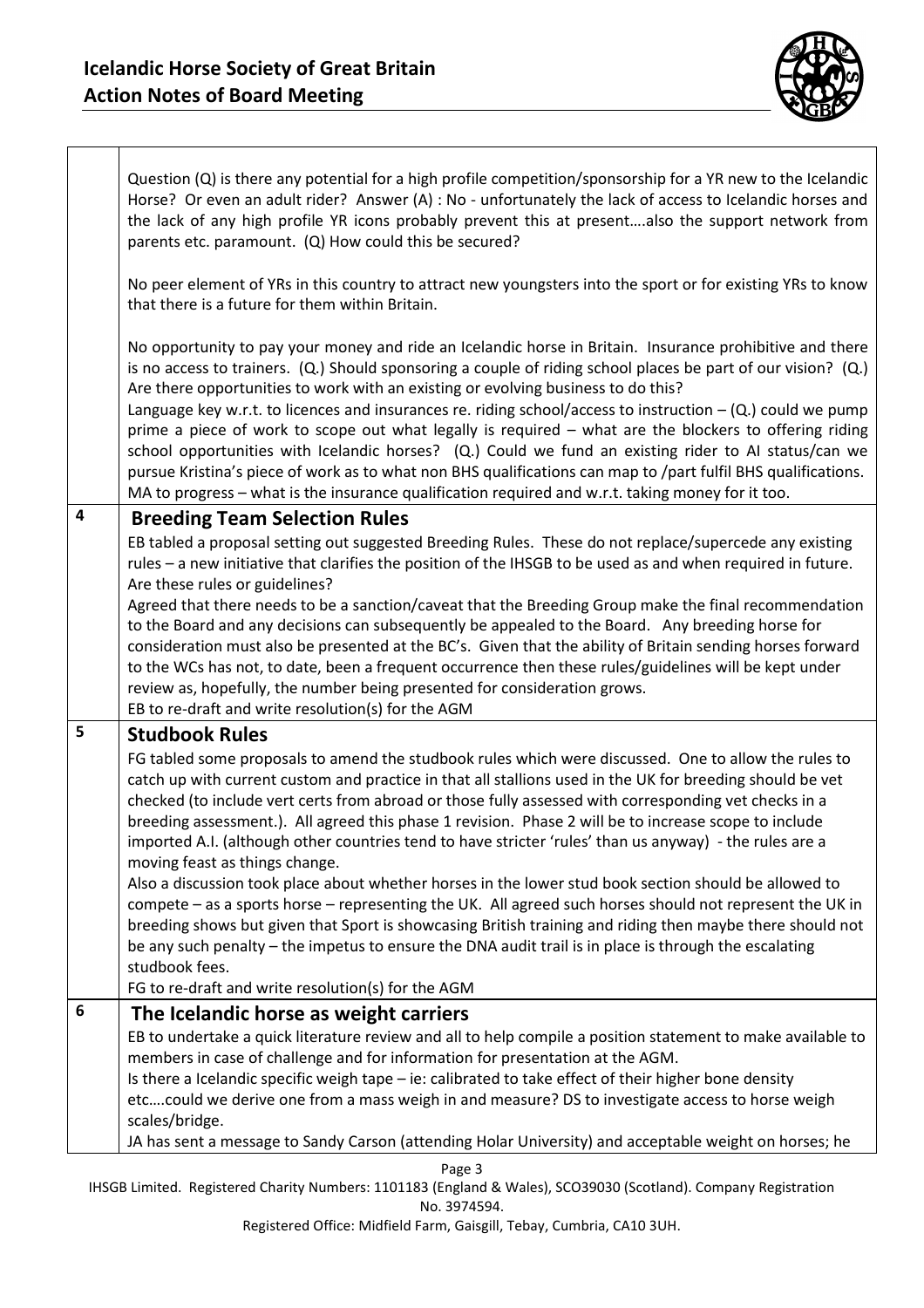

|                         | has replied 30% and has said he will research evidence base                                                                                                                                                     |
|-------------------------|-----------------------------------------------------------------------------------------------------------------------------------------------------------------------------------------------------------------|
| $\overline{\mathbf{z}}$ | The future                                                                                                                                                                                                      |
|                         | Again a wide, all embracing discussion took place trying to encapsulate/articulate our vision of what we                                                                                                        |
|                         | are/where we are goingincluding:                                                                                                                                                                                |
|                         | JA said that a member was volunteering to help to use her marketing expertise to help take us forward.                                                                                                          |
|                         | Sharing her experiences of coming into Icey ownership/perceptions, including -                                                                                                                                  |
|                         | Visibility/Profile of Society - poor - and responsiveness of Area Reps needs to be improved                                                                                                                     |
|                         | plus buddy system/mentor.                                                                                                                                                                                       |
|                         | Google rankings need to improve/ Digital improvements<br>$\bullet$                                                                                                                                              |
|                         | A Breeder & Competition focus rather than happy hacker<br>$\bullet$                                                                                                                                             |
|                         | Grass root competitions<br>$\bullet$                                                                                                                                                                            |
|                         | Member benefits - review                                                                                                                                                                                        |
|                         | Consider how the free for all FB group might be detracting from our message/converts,<br>$\bullet$                                                                                                              |
|                         | parameters of group page                                                                                                                                                                                        |
|                         | In touch along the whole horse journey $-5$ year lead in to buy her Icelandic horse                                                                                                                             |
|                         | Communication<br>$\bullet$                                                                                                                                                                                      |
|                         | Our volunteer has offered to work with Jem to take forward some of these ideas                                                                                                                                  |
|                         | But what is the vision/direction/focus of the Society??? Direction/Access/Education/Availability all key                                                                                                        |
|                         | issues. Different modules/arrangements may serve different geographical pockets across the UK. Or -                                                                                                             |
|                         | converse view - should there be conformity in structure of access into the Society? Areas maybe have too                                                                                                        |
|                         | small a critical mass to be successful - zone the Country? Zone Trustees? How can Area Reps deliver if                                                                                                          |
|                         | we don't have a vision of what/where we are? What is a regional rep? What are they there to do                                                                                                                  |
|                         | Many, many people own Icelandics in the UK but do not see the benefit of membership. But should we                                                                                                              |
|                         | want to be all embracing?                                                                                                                                                                                       |
|                         | Localised member benefits Umbrella organisation v riding club members                                                                                                                                           |
|                         | Regional riding 'acadamies' - say 8 regional clubs Can we evolve the clubs organically? Affiliation of the                                                                                                      |
|                         | Clubs or all members of the IHSGB? Financial impact of losing existing members in favour of a Club                                                                                                              |
|                         | affiliation fee                                                                                                                                                                                                 |
|                         | Evolving discussion beginning to favour all individuals to become full members of the IHSGB but a per                                                                                                           |
|                         | capita allowance would then go back Regional zones for organisation of academy type access/activities                                                                                                           |
|                         | Fag packet analysis about what the membership fee currently goes on - FEIF and Insurance costs                                                                                                                  |
|                         | accounting for c. £8 and £5 per head per annum. Development fund grants and regional grants, which are                                                                                                          |
|                         | there to be claimed by members, have not had a good uptake so would this potential evolving regional<br>club model be a better vehicle to get the money back out to members. Should the serious aspiring sports |
|                         | competitor pay a premium/register to part fund the insurance premium? A move to registered rider                                                                                                                |
|                         | status but surely this is counter-intuitive as we are then penalising this fraction of the Society.                                                                                                             |
|                         |                                                                                                                                                                                                                 |
|                         | <u>In summary:</u>                                                                                                                                                                                              |
|                         | Agreed we are viable but stagnant as a Society; what is our vision for the future?                                                                                                                              |
|                         | Define this, what are our aspirations - as a starter for ten:                                                                                                                                                   |
|                         |                                                                                                                                                                                                                 |
|                         | 1. To improve the members' perception of the worth of the Society for all riders and their                                                                                                                      |
|                         | ownership of their Society - YOU are the Society                                                                                                                                                                |
|                         | 2. A riding academy; offering access to education and support throughout your journey with an                                                                                                                   |
|                         | <b>Icelandic Horse</b>                                                                                                                                                                                          |
|                         | 3. To be able to field a full Sports Team to the WCs                                                                                                                                                            |
|                         | To continue to promote the welfare and purity of the breed<br>4.                                                                                                                                                |
|                         |                                                                                                                                                                                                                 |

Page 4

IHSGB Limited. Registered Charity Numbers: 1101183 (England & Wales), SCO39030 (Scotland). Company Registration No. 3974594.